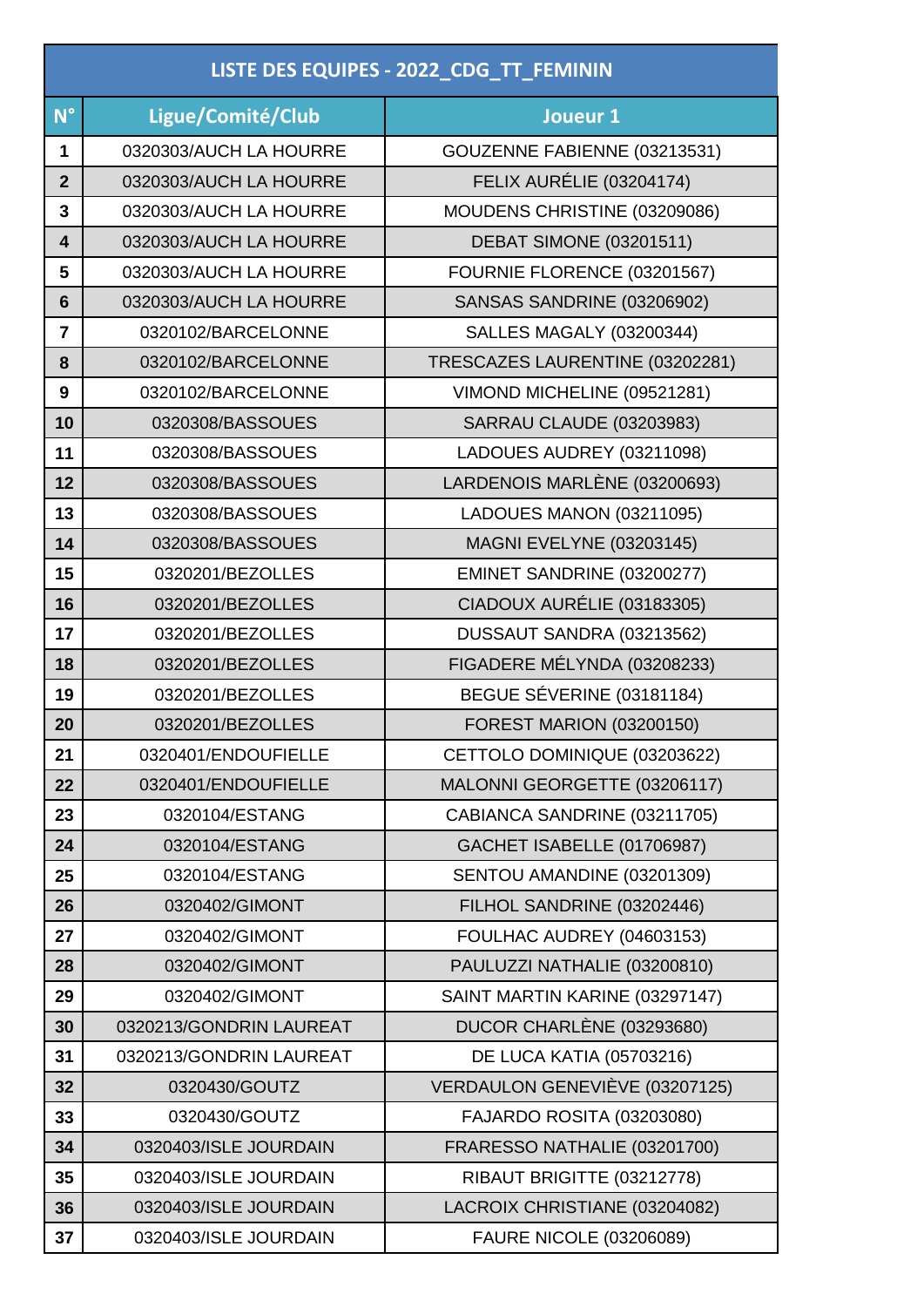| 38 | 0320403/ISLE JOURDAIN      | <b>CULOS VALÉRIE (03203164)</b>     |
|----|----------------------------|-------------------------------------|
| 39 | 0320403/ISLE JOURDAIN      | <b>SERIS MARIE-JOSÉE (03206109)</b> |
| 40 | 0320119/LADEVEZE RIVIERE   | BERNADET SYLVIE (03303087)          |
| 41 | 0320312/LALANNE ARQUE      | BAILLEUL VÉRONIQUE (01407205)       |
| 42 | 0320312/LALANNE ARQUE      | ZAPICO SOPHIE (03202271)            |
| 43 | 0320312/LALANNE ARQUE      | PEREZ MARLENE (03178285)            |
| 44 | 0320312/LALANNE ARQUE      | MARTIN OCÉANE (03203153)            |
| 45 | 0320312/LALANNE ARQUE      | MICHEL MÉLANIE (08130007)           |
| 46 | 0320216/LA SAUVETAT        | NAVEAU ELODIE (03202426)            |
| 47 | 0320216/LA SAUVETAT        | ROCQUES DOMINIQUE (03203477)        |
| 48 | 0320319/LE BROUILH MONBERT | GHIRARDO GENEVIÈVE (03294942)       |
| 49 | 0320127/MANCIET            | ZECCHIN FABIENNE (03203794)         |
| 50 | 0320127/MANCIET            | MUNOZ ANNE-MARIE (03202123)         |
| 51 | 0320127/MANCIET            | LAPART DOMINIQUE (03200596)         |
| 52 | 0320692/MARCIAC            | DUPUY ADELINE (03212313)            |
| 53 | 0320405/MAUVEZIN           | CORACIN SYLVETTE (03206350)         |
| 54 | 0320405/MAUVEZIN           | BUTTIGIEG BÉATRICE (08210227)       |
| 55 | 0320405/MAUVEZIN           | TAUPIAC DOMINIQUE (03206602)        |
| 56 | 0320405/MAUVEZIN           | VERNETTI EVELYNE (03110585)         |
| 57 | 0320314/MIELAN             | BOY MARIE-DOMINIQUE (03203981)      |
| 58 | 0320314/MIELAN             | <b>TURO NADÈGE (03203374)</b>       |
| 59 | 0320314/MIELAN             | WARGNY ARIANE (03204260)            |
| 60 | 0320314/MIELAN             | <b>TURO CAROLE (03203005)</b>       |
| 61 | 0320314/MIELAN             | DARAS ALINE (06500256)              |
| 62 | 0320315/MIRANDE            | GIRAL CATHY (03207660)              |
| 63 | 0320315/MIRANDE            | MONTANE ARLETTE (03201999)          |
| 64 | 0320316/MONBARDON          | ROUAULT SYLVIANE (03191358)         |
| 65 | 0320413/MONTESTRUC         | BARBE MARIE-HÉLÈNE (03203352)       |
| 66 | 0320413/MONTESTRUC         | GABARRA VIRGINIE (03200669)         |
| 67 | 0320222/ORDAN LARROQUE     | GHIRARDO KARINE (03204883)          |
| 68 | 0320416/PEYRUSSE MASSAS    | MILHAS FRANCOISE (03208279)         |
| 69 | 0320110/PLAISANCE          | JUSTRABEAU SANDRA (03203180)        |
| 70 | 0320110/PLAISANCE          | BARRERE BRIGITTE (03210969)         |
| 71 | 0320110/PLAISANCE          | SAINT JEAN VANESSA (03214477)       |
| 72 | 0320110/PLAISANCE          | NOUGUE DESSUS YOLANDE (03213047)    |
| 73 | 0320110/PLAISANCE          | <b>DUMAS ISABEL (06500588)</b>      |
| 74 | 0320409/PUYCASQUIER        | <b>CONTE SYLVIE (03212497)</b>      |
| 75 | 0320130/REANS              | DUCOURAU LYDIE (03202162)           |
| 76 | 0320130/REANS              | LUPINE ISABELLE (03200296)          |
| 77 | 0320130/REANS              | SUCERE-NOURRIGAT CHANTAL (03202407) |